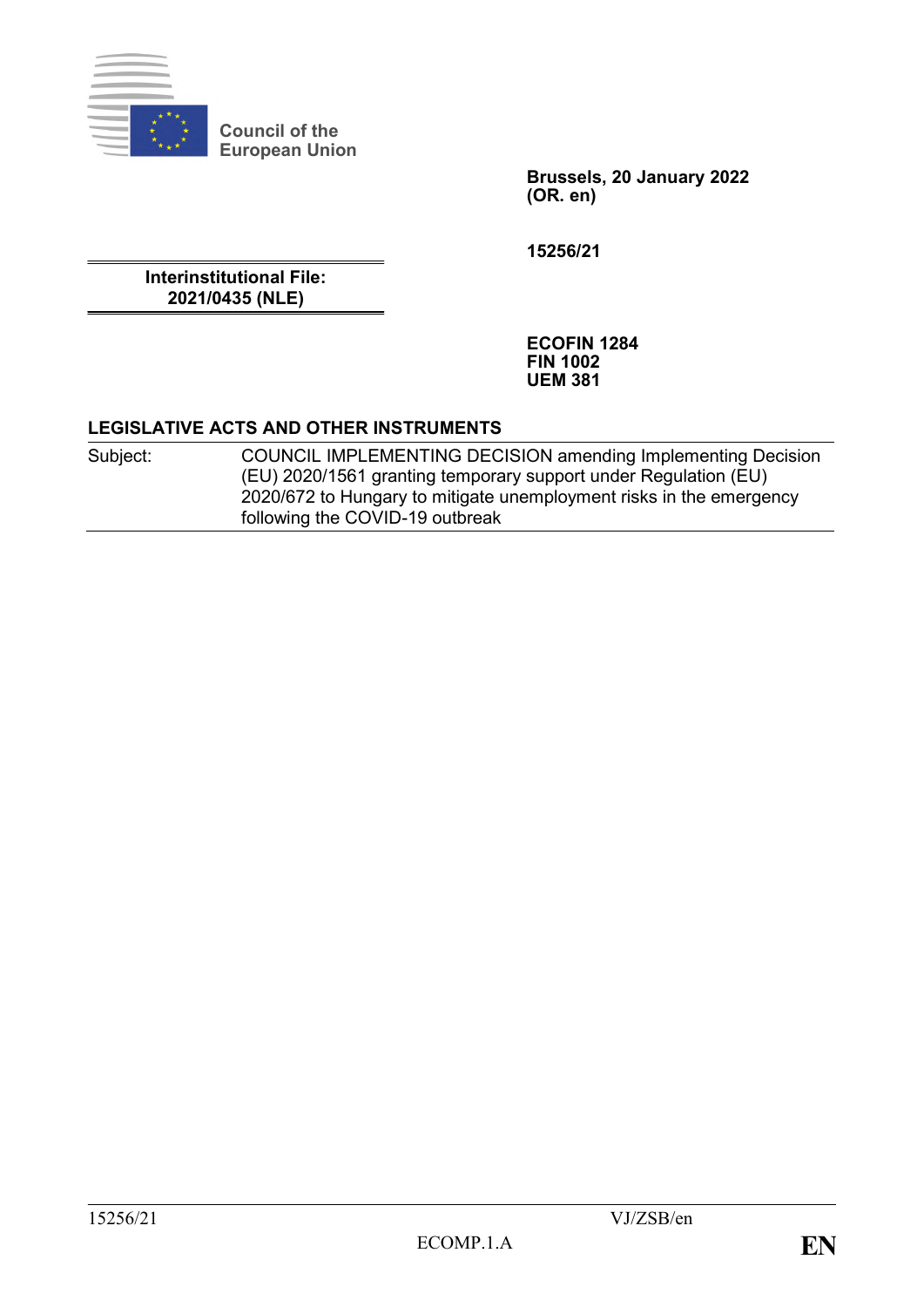#### **COUNCIL IMPLEMENTING DECISION (EU) 2022/…**

**of …**

# **amending Implementing Decision (EU) 2020/1561 granting temporary support under Regulation (EU) 2020/672 to Hungary to mitigate unemployment risks in the emergency following the COVID-19 outbreak**

## THE COUNCIL OF THE EUROPEAN UNION,

Having regard to the Treaty on the Functioning of the European Union,

Having regard to Council Regulation (EU) 2020/672 of 19 May 2020 on the establishment of a European instrument for temporary support to mitigate unemployment risks in an emergency (SURE) following the COVID-19 outbreak**<sup>1</sup>** , and in particular Article 6(1) thereof,

Having regard to the proposal from the European Commission,

**<sup>1</sup>** OJ L 159, 20.5.2020, p. 1.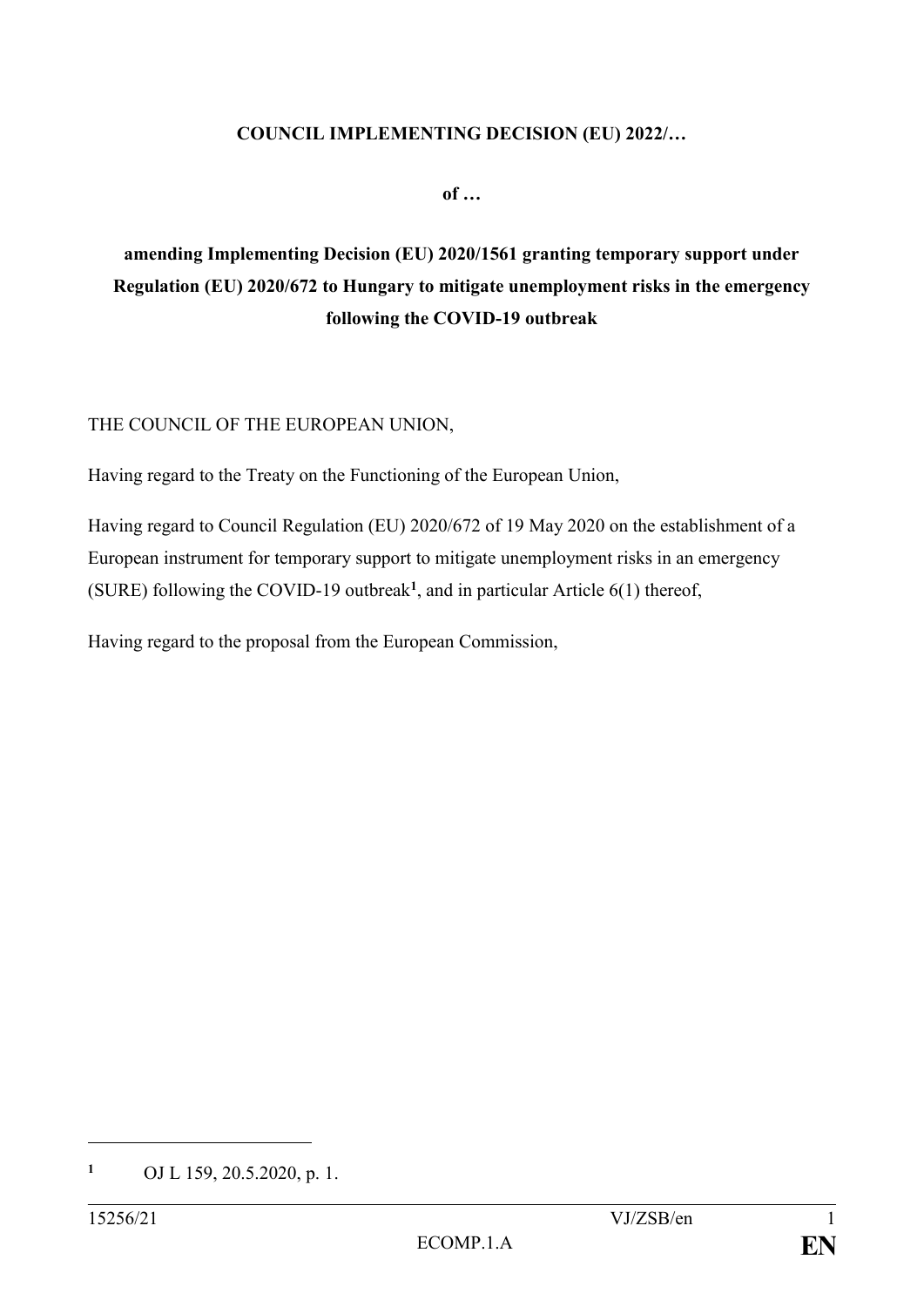## Whereas:

- (1) Further to a request from Hungary on 6 August 2020, the Council, by means of Implementing Decision (EU) 2020/1561**<sup>1</sup>** , granted financial assistance to Hungary in the form of a loan amounting to a maximum of EUR 504 330 000 with a maximum average maturity of 15 years, with a view to complementing Hungary's national efforts to address the impact of the COVID-19 outbreak and respond to the socioeconomic consequences of that outbreak for workers and the self-employed.
- (2) The loan was to be used by Hungary to finance measures similar to short-time work schemes and health-related measures, as referred to in Article 3 of Implementing Decision (EU) 2020/1561.
- (3) The COVID-19 outbreak has immobilised a substantial part of the labour force in Hungary. This has led to repeated sudden and severe increases in public expenditure in Hungary in respect of a new measure, namely a one-off income support scheme for the self-employed in sectors affected by protection measures and measures referred to in Article 3, points (f),  $(g)$ , (h), (i) and (j), of Implementing Decision (EU) 2020/1561.

**<sup>1</sup>** Council Implementing Decision (EU) 2020/1561 of 23 October 2020 granting temporary support under Regulation (EU) 2020/672 to Hungary to mitigate unemployment risks in the emergency following the COVID-19 outbreak (OJ L 357, 27.10.2020, p. 24).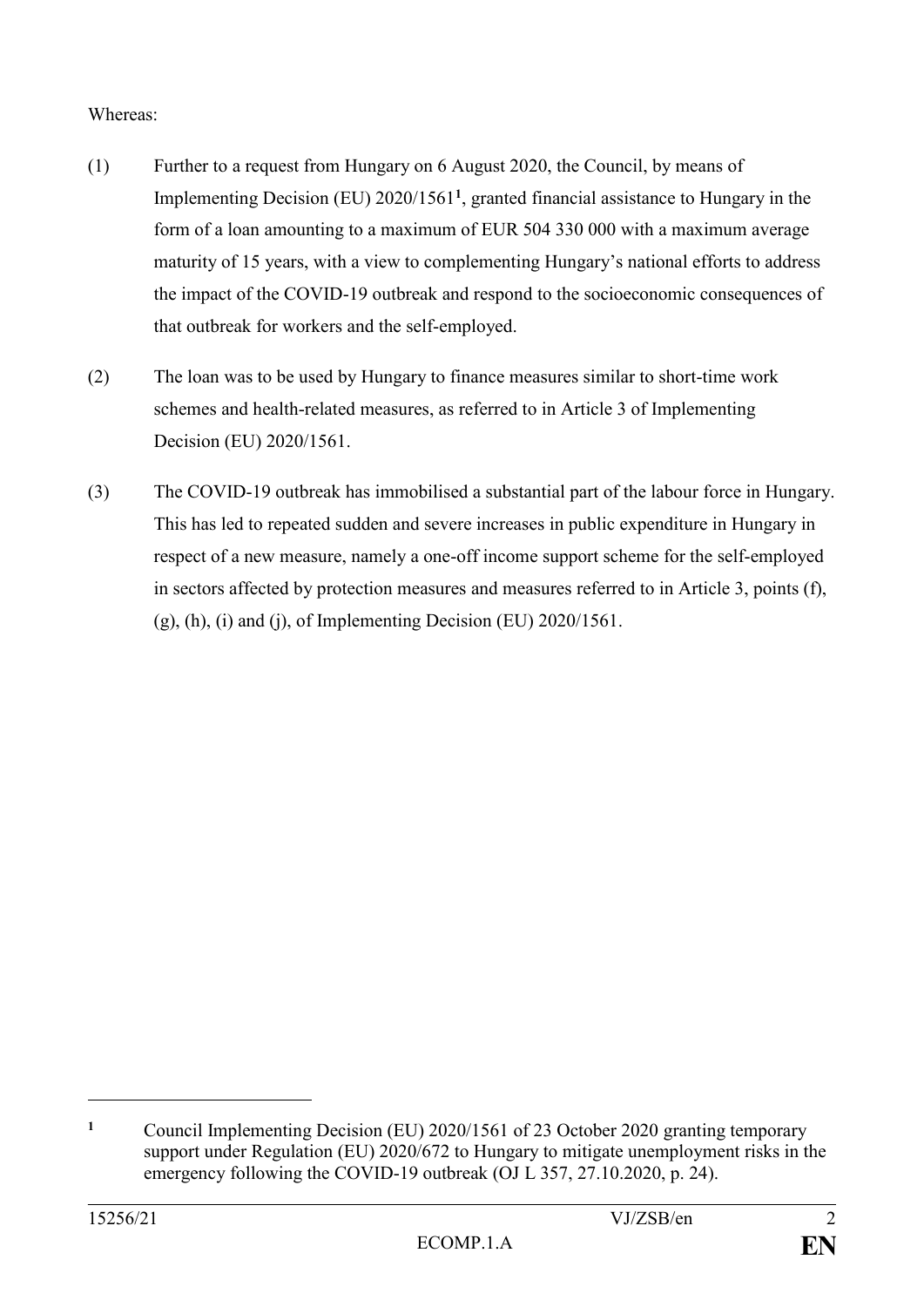- (4) The COVID-19 outbreak and the extraordinary measures implemented by Hungary in 2020 and 2021 to contain that outbreak and its socioeconomic and health-related impact had, and are still having, a dramatic impact on public finances. Hungary had a general government deficit and debt of 8,0 % and 80,1 % of gross domestic product (GDP) respectively by the end of 2020. According to the Commission's 2021 autumn forecast, Hungary's general government deficit and debt are forecast to narrow to 7,5 % and 79,2 % of GDP respectively in 2021 and its GDP is projected to increase by 7,4 % in 2021.
- (5) On 1 December 2021 Hungary requested further financial assistance from the Union in the amount of EUR 147 140 000 in order to further complement its national efforts undertaken in 2020 and 2021 to address the impact of the COVID-19 outbreak and respond to the socioeconomic consequences of the outbreak for workers and the self-employed, in particular the measures referred to in recitals (6) to (8).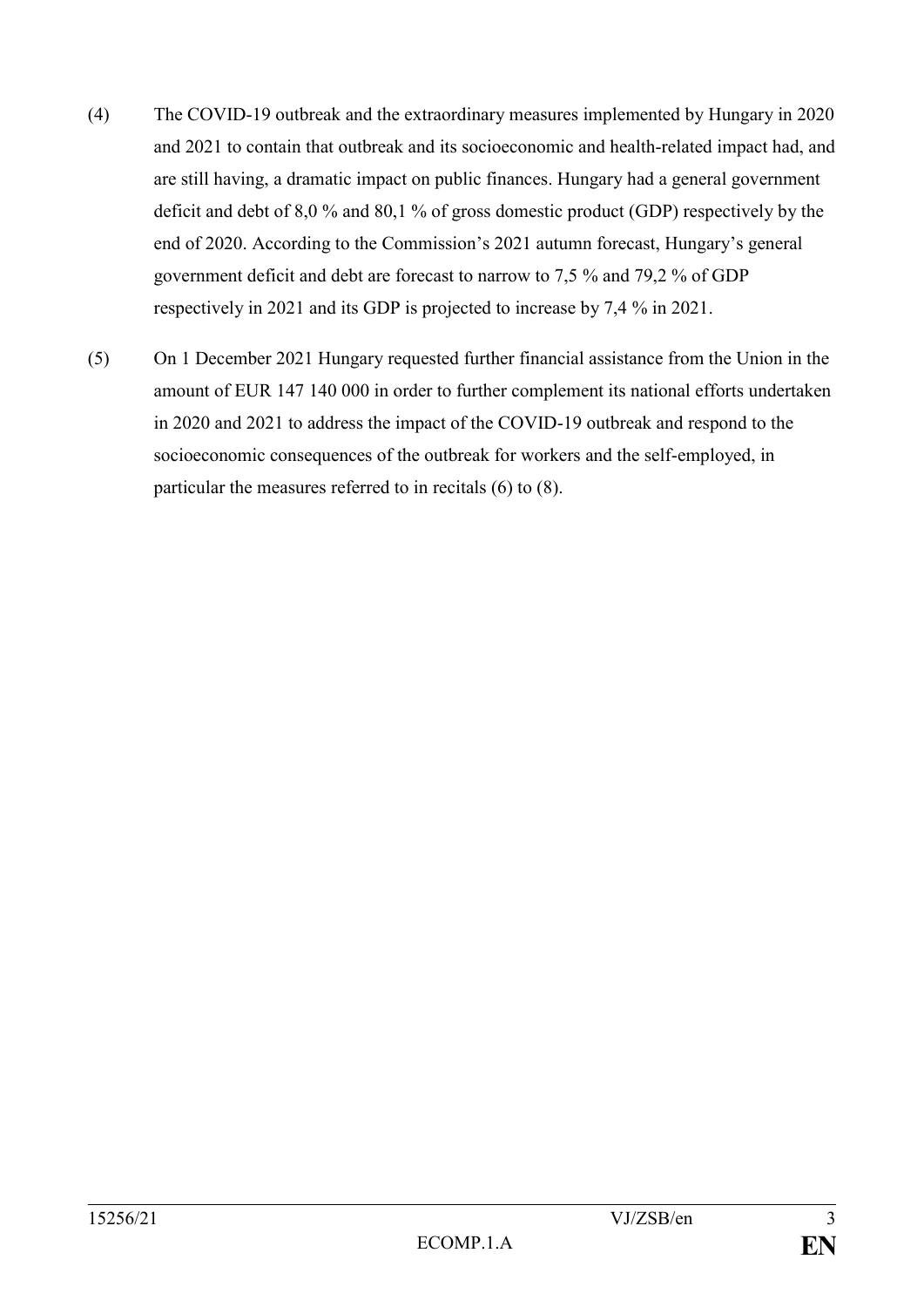(6) By means of 'Government Decree No 485/2020. (XI. 10.)' **1** , Hungary extended until the end of the state of emergency and amended a number of tax-related measures referred to in Article 3, points (f), (g), (h) and (j), of Implementing Decision (EU) 2020/1561. The loan requested by Hungary is intended to cover expenditure for the period from December 2020 until June 2021 only. The decree contains the explicit condition that the beneficiaries are to maintain employment contracts that were in place at the time of the entry into force of the decree and not to terminate such contracts by means of notice from the employer for the duration of the respective measures. The scope of the sectors eligible for support has been modified by Article 1 of 'Government Decree No 571/2020. (XII. 9.)<sup>2</sup>, Article 1 of 'Government Decree No 638/2020. (XII. 22.)' **3** , Article 1 of 'Government Decree No 105/2021. (III. 3.)' **4** , Article 1 of 'Government Decree No 147/2021. (III. 27.)' **<sup>5</sup>** and Article 1 of 'Government Decree No 204/2021. (IV. 29.)<sup>'6</sup>. For the sectors worst hit by the pandemic, Hungary has introduced an exemption from employers' social security contributions and training levy, initially for the period from March to December 2020, as well as a reduction in employers' rehabilitation contribution tax, initially for the period from March to June 2020. Hungary has also introduced an exemption of personnel costs from the tax base of the small-enterprise tax ('KIVA'), initially for the period from March to June 2020. For all these measures, only the part of total expenditure (or forgone revenue) related to companies that reduce or suspend working time or when the employees are continuously in employment up to the latest available outturn data has been requested. Since those measures consist of forgone revenue for the Government, they can be considered to be equivalent to public expenditure.

<sup>&</sup>lt;sup>1</sup> Promulgated in the Hungarian Official Gazette on 10 November 2020 (No 242), p. 7671.

Promulgated in the Hungarian Official Gazette on 9 December 2020 (No 273), p. 9076.<br>Promulgated in the Hungarian Official Gazette on 22 December 2020 (No 287), p. 1047

<sup>&</sup>lt;sup>3</sup> Promulgated in the Hungarian Official Gazette on 22 December 2020 (No 287), p. 10473.

**<sup>4</sup>** Promulgated in the Hungarian Official Gazette on 5 March 2021 (No 37), p. 1509.<br>**14** Promulgated in the Hungarian Official Gazette on 27 March 2021 (No 52), p. 2042

<sup>&</sup>lt;sup>5</sup> Promulgated in the Hungarian Official Gazette on 27 March 2021 (No 52), p. 2042.<br>**Examples** Promulgated in the Unggraving Official Gazette on 20 April 2021 (No 73), p. 2676.

**<sup>6</sup>** Promulgated in the Hungarian Official Gazette on 29 April 2021 (No 73), p. 2676.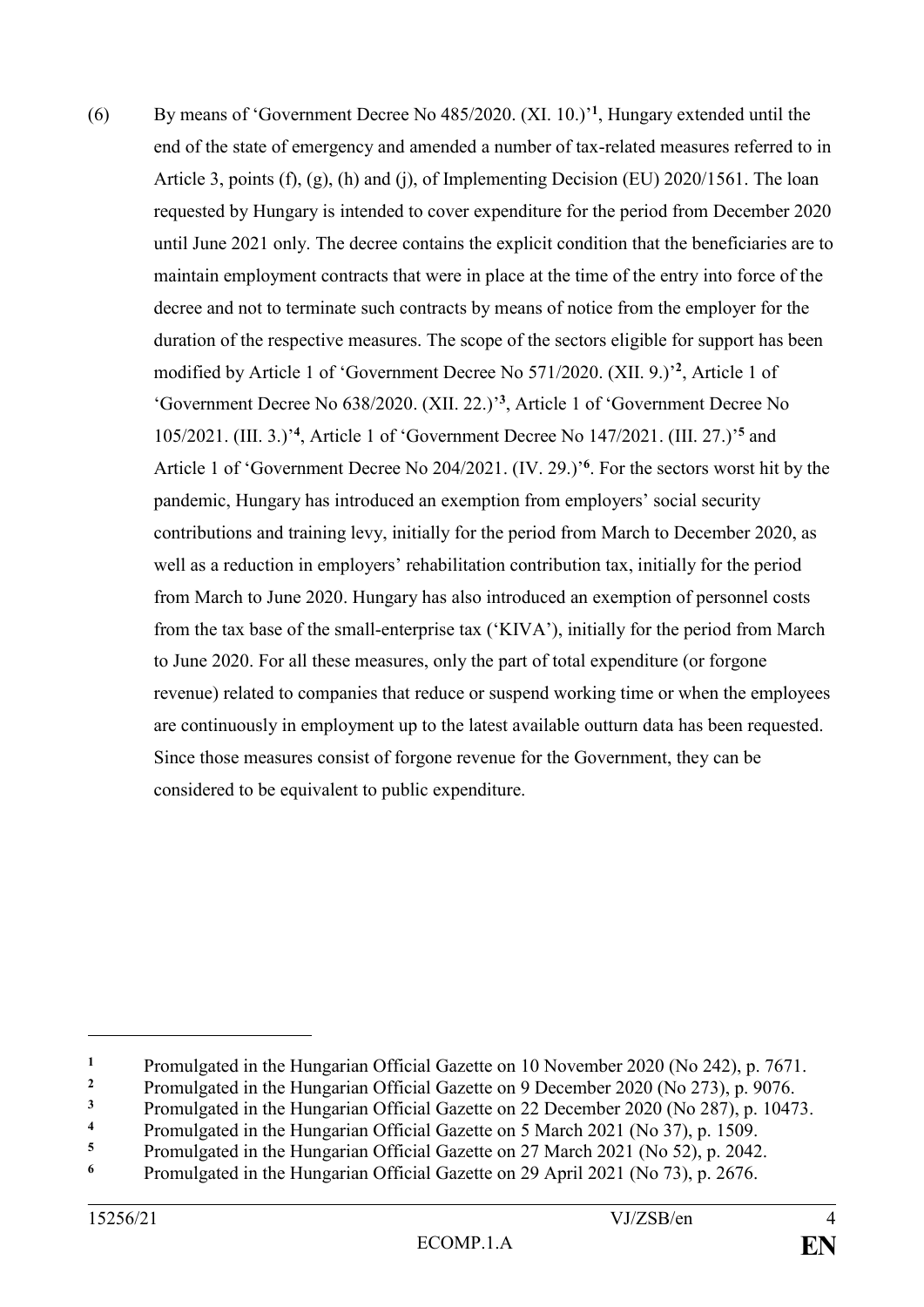- (7) Furthermore, by means of 'Government Decree No 105/2021. (III. 3.)', Article 1 of 'Government Decree No 147/2021. (III. 27.)' and Article 1 of 'Government Decree No 204/2021. (IV. 29.)', Hungary amended the exemption from the small business lump-sum tax ('KATA') regime, as referred to in Article 3, point (i), of Implementing Decision (EU) 2020/1561, which was initially introduced for the period from March to June 2020 and extended for the period from March to April 2021. Only the part of expenditure related to the support of the self-employed and one-person companies has been requested. The measure can be considered to be a measure similar to short-time work schemes, as referred to in Regulation (EU) 2020/672, as it aims to protect the self-employed or similar categories of worker from reduction or loss of income.
- (8) By means of 'Government Decree No 310/2021. (VI. 7.) on the compensation support of the self-employed' **1** , Hungary also introduced a new one-off income support scheme for the self-employed in sectors affected by lockdown measures on the condition that they maintain their activities for at least two months after the prospective end of the state of emergency. The one-time payment amounts to the monthly guaranteed minimum wage (HUF 219 000). The eligibility period terminates at the end of the state of emergency. The target group of the scheme are sole entrepreneurs who do not have employees and are not eligible for support under sectoral wage scheme. The measure can be considered to be a measure similar to short-time work schemes, as referred to in Regulation (EU) 2020/672, as it aims to protect the self-employed or similar categories of worker from reduction or loss of income.

**<sup>1</sup>** Promulgated in the Hungarian Official Gazette on 7 June 2021 (No 104), p. 4469.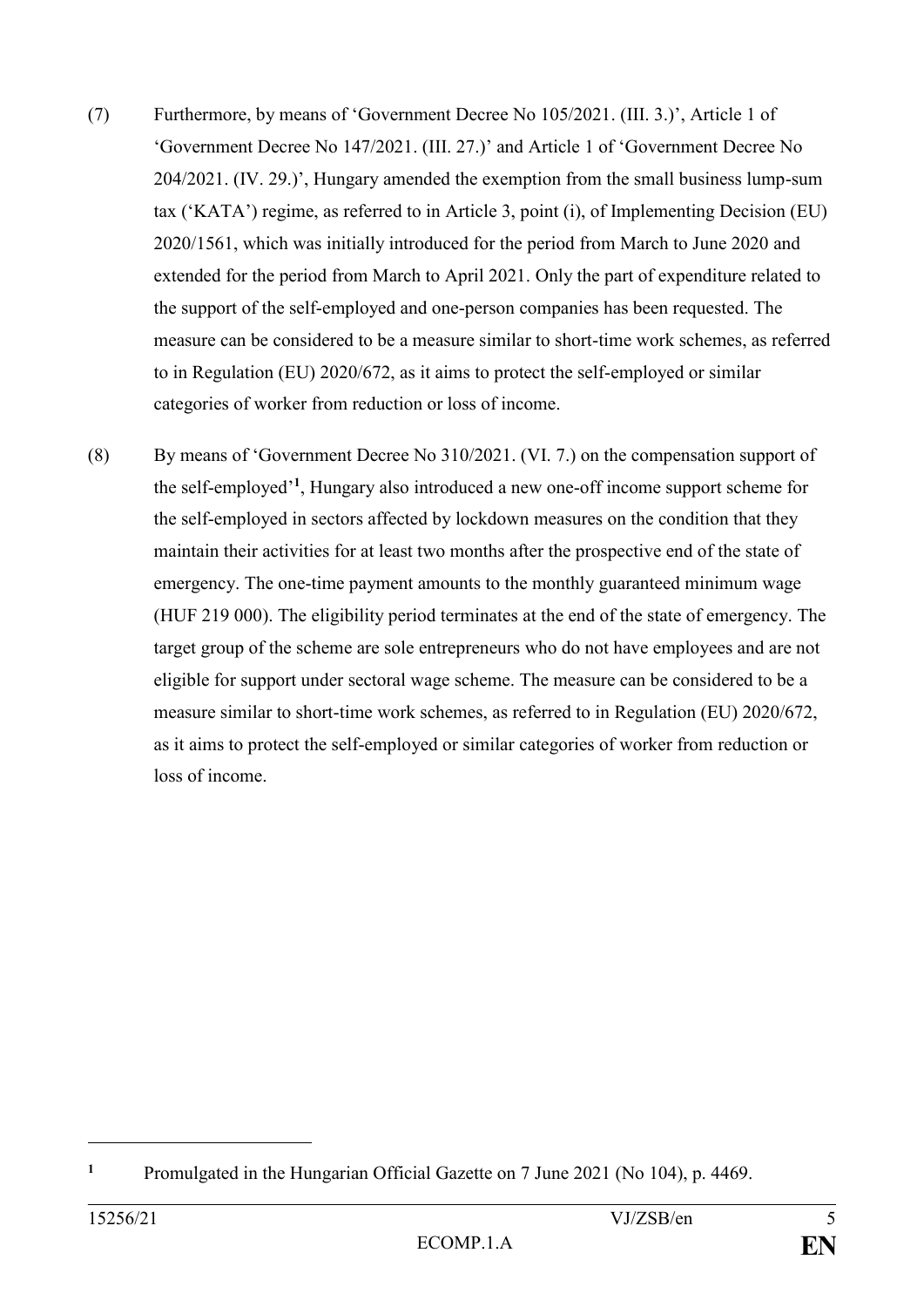- (9) Hungary fulfils the conditions for requesting financial assistance set out in Article 3 of Regulation (EU) 2020/672. Hungary has provided the Commission with appropriate evidence that the actual and planned public expenditure has increased by EUR 897 720 542 as of 1 February 2020 because of the national measures taken to address the socioeconomic effects of the COVID-19 outbreak. This constitutes a sudden and severe increase because it relates to both a new measure and an extension of existing measures directly related to measures similar to short-time work schemes that cover a significant proportion of undertakings and of the labour force in Hungary. Hungary financed EUR 113 740 000 of the increased amount of expenditure through Union funds. Hungary financed EUR 132 510 542 of the increased amount of public expenditure through its own financing.
- (10) The Commission has consulted Hungary and verified the sudden and severe increase in the actual and planned public expenditure directly related to measures similar to short-time work schemes, as referred to in the request of 1 December 2021, in accordance with Article 6 of Regulation (EU) 2020/672.
- (11) Financial assistance should therefore be provided with a view to helping Hungary to address the socioeconomic effects of the severe economic disturbance caused by the COVID-19 outbreak. The Commission should take the decisions concerning maturities, size and release of instalments and tranches in close cooperation with national authorities.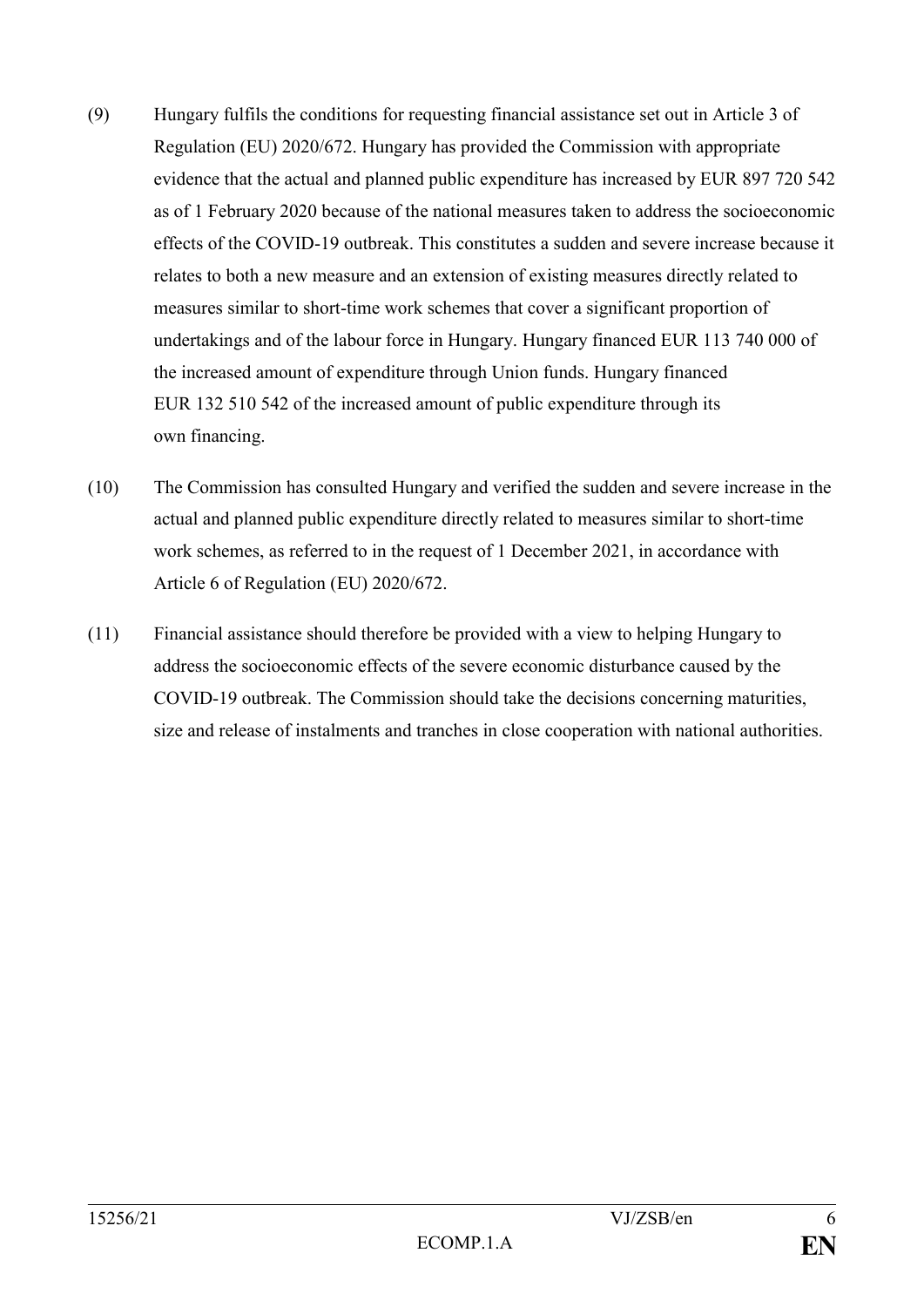- (12) Hungary and the Commission should take this Decision into account in the loan agreement referred to in Article 8(2) of Regulation (EU) 2020/672.
- (13) This Decision should be without prejudice to the outcome of any procedures relating to distortions of the operation of the internal market that may be undertaken, in particular under Articles 107 and 108 of the Treaty. It does not override the requirement for Member States to notify instances of potential State aid to the Commission under Article 108 of the Treaty.
- (14) Hungary should inform the Commission on a regular basis of the implementation of the planned public expenditure, in order to enable the Commission to assess the extent to which Hungary has implemented that expenditure.
- (15) The decision to provide financial assistance has been reached taking into account the existing and expected needs of Hungary, as well as requests for financial assistance pursuant to Regulation (EU) 2020/672 already submitted or planned to be submitted by other Member States, while applying the principles of equal treatment, solidarity, proportionality and transparency,

HAS ADOPTED THIS DECISION: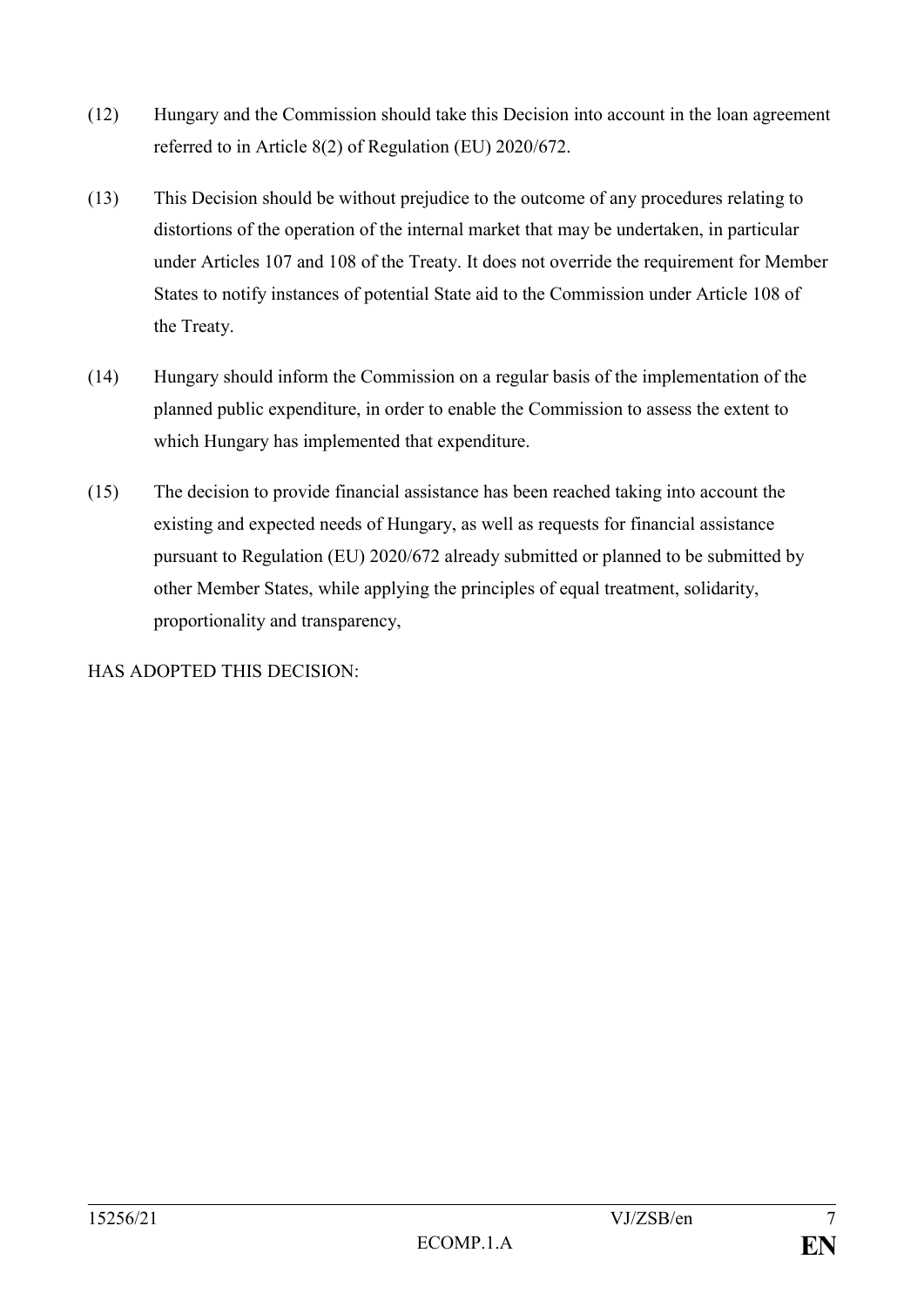### *Article 1*

Implementing Decision (EU) 2020/1561 is amended as follows:

- (1) Article 2 is amended as follows:
	- (a) paragraph 1 is replaced by the following:
		- '1. The Union shall make available to Hungary a loan amounting to a maximum of EUR 651 470 000. The loan shall have a maximum average maturity of 15 years.';
	- (b) paragraph 4 is replaced by the following:
		- '4. The first instalment shall be released subject to the entry into force of the loan agreement provided for in Article 8(2) of Regulation (EU) 2020/672. Any further instalments shall be released in accordance with the terms of that loan agreement or, where relevant, be subject to the entry into force of an addendum thereto, or of an amended loan agreement.';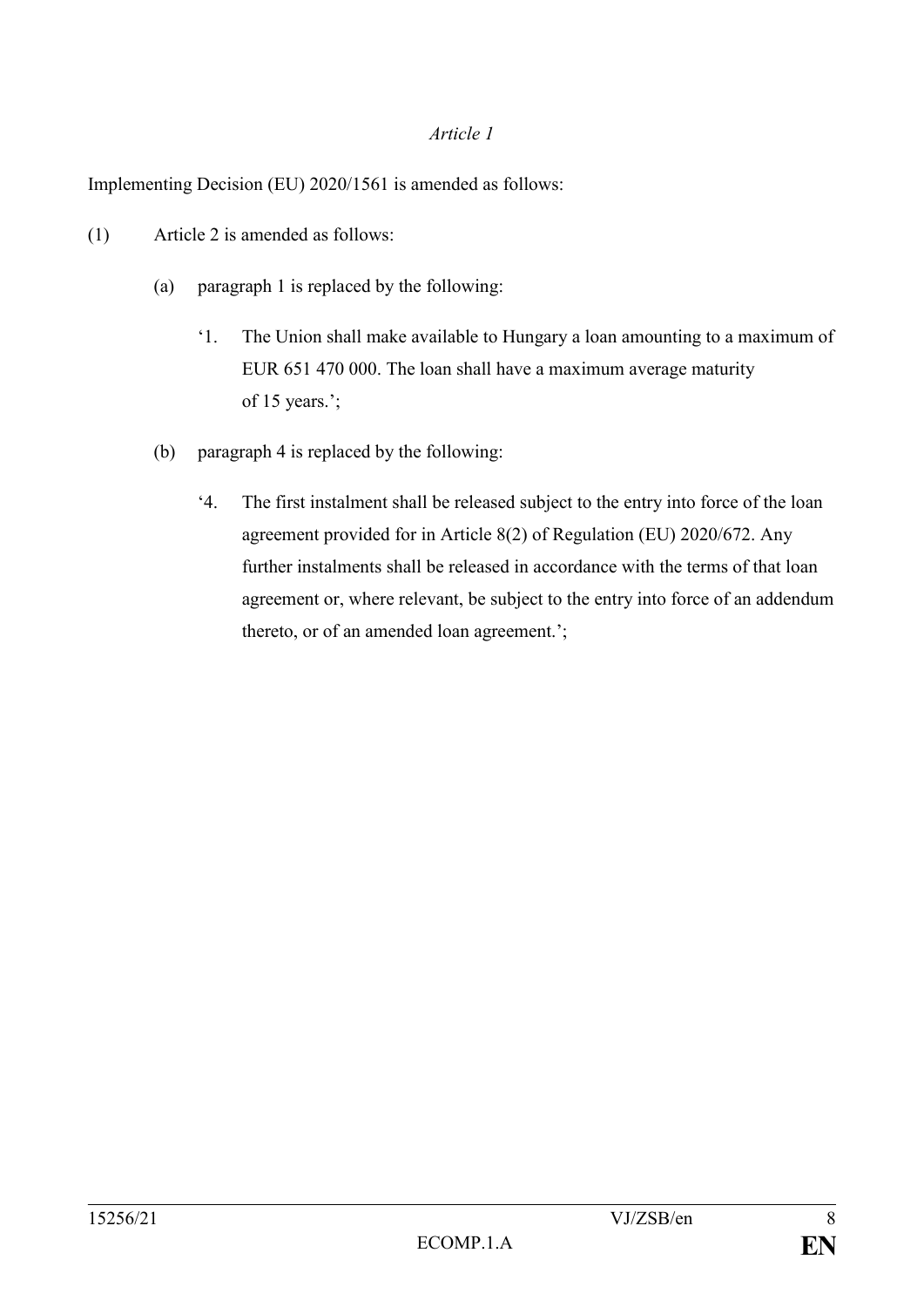(2) Article 3 is replaced by the following:

## '*Article 3*

Hungary may finance the following measures:

- (a) temporary support for upgrading accommodation in tourist destinations in order to retain the existing workforce as provided for by 'Government Resolution 2080/2020 on the national development of accommodation', for the part of expenditure related to the support of the self-employed and one-person companies;
- (b) temporary support for food-processing companies as provided for by the 'Decree of Minister of Agriculture No 25/2020. (VI. 22.)', for the part of expenditure related to the support of the self-employed and one-person companies;
- (c) temporary support for horticultural companies in the sectors of growing nonperennial crops and of plant propagation as provided for by the 'Decree of Minister of Agriculture No 26/2020. (VI. 22.)', for the part of expenditure related to the support of the self-employed and one-person companies;
- (d) temporary support for fish farming companies, as provided for by the 'Decree of Minister of Agriculture No 30/2020. (VI. 22.)', for the part of expenditure related to the support of the self-employed and one-person companies;
- (e) the extension, until 30 June 2020, of those childcare benefits which expired during the period of the state of alarm, as provided for by 'Government Decree No 59/2020. (III. 23.)' and Article 71 of 'Act LVIII of 2020';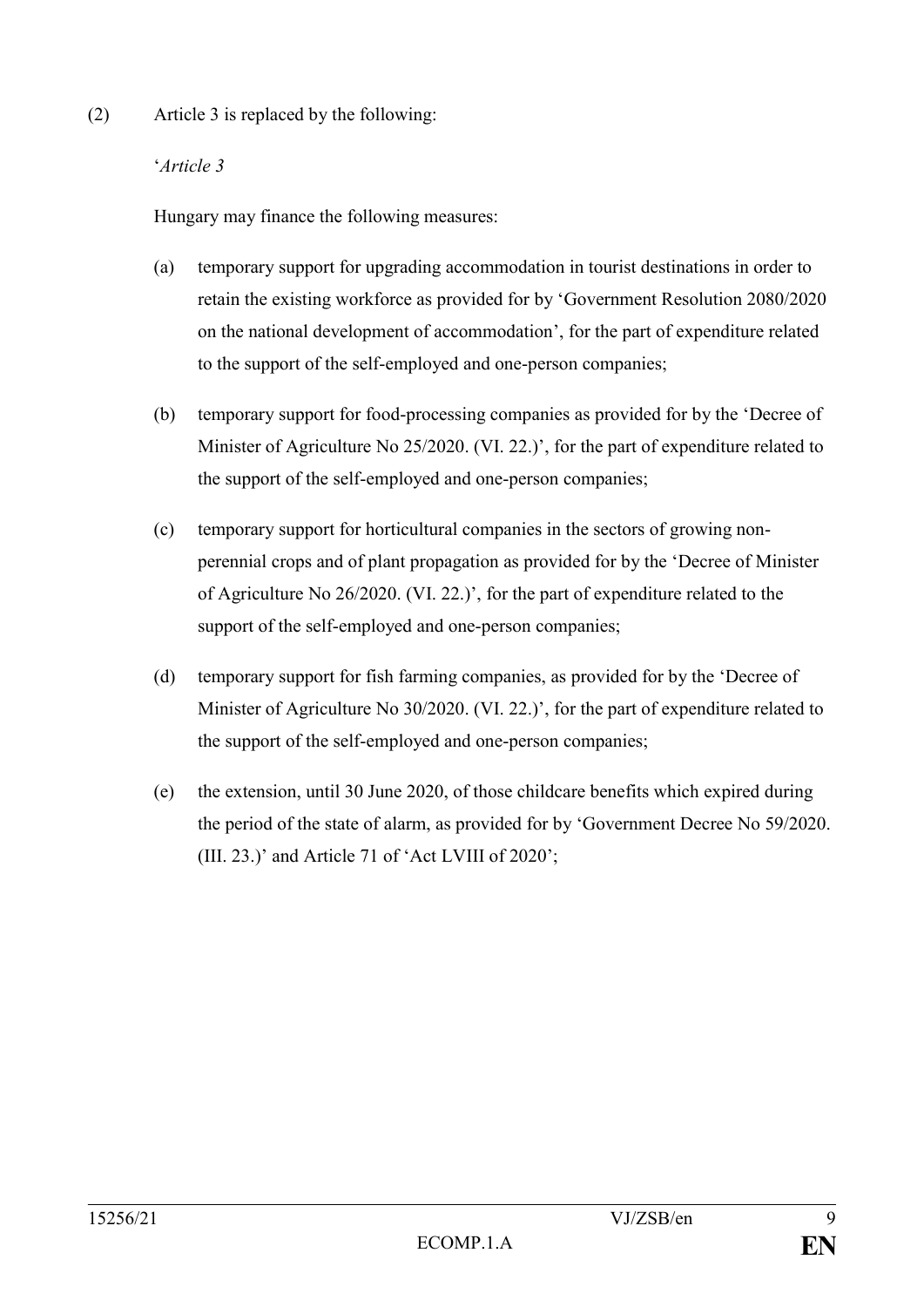- (f) the suspension of the employers' social contribution tax in certain sectors, as provided for by Article 4, point (a), of 'Government Decree No 47/2020. (III. 18.)' (as amended), for the part of expenditure related to companies that reduce or suspend working time or when the employees were continuously in employment, as extended and amended;
- (g) exemptions from the employers' training levy in certain sectors, as provided for by Article 4, point (a), of 'Government Decree No 47/2020. (III. 18.)' (as amended), for the part of expenditure related to companies that reduce or suspend working time or when the employees were continuously in employment, as extended and amended;
- (h) the reduction of the employers' rehabilitation contribution tax in certain sectors as provided for by Article 4, point (a), of 'Government Decree No 47/2020. (III. 18.)' (as amended), for the part of expenditure related to companies that reduce or suspend working time or when the employees were continuously in employment, as extended and amended;
- (i) a tax exemption for small tax-payers from the small business lump-sum tax ('KATA') regime in certain sectors, as provided for by Article 5 of 'Government Decree No 47/2020. (III. 18.)' (as amended), for the part of expenditure related to the support of the self-employed and one-person companies, as extended and amended;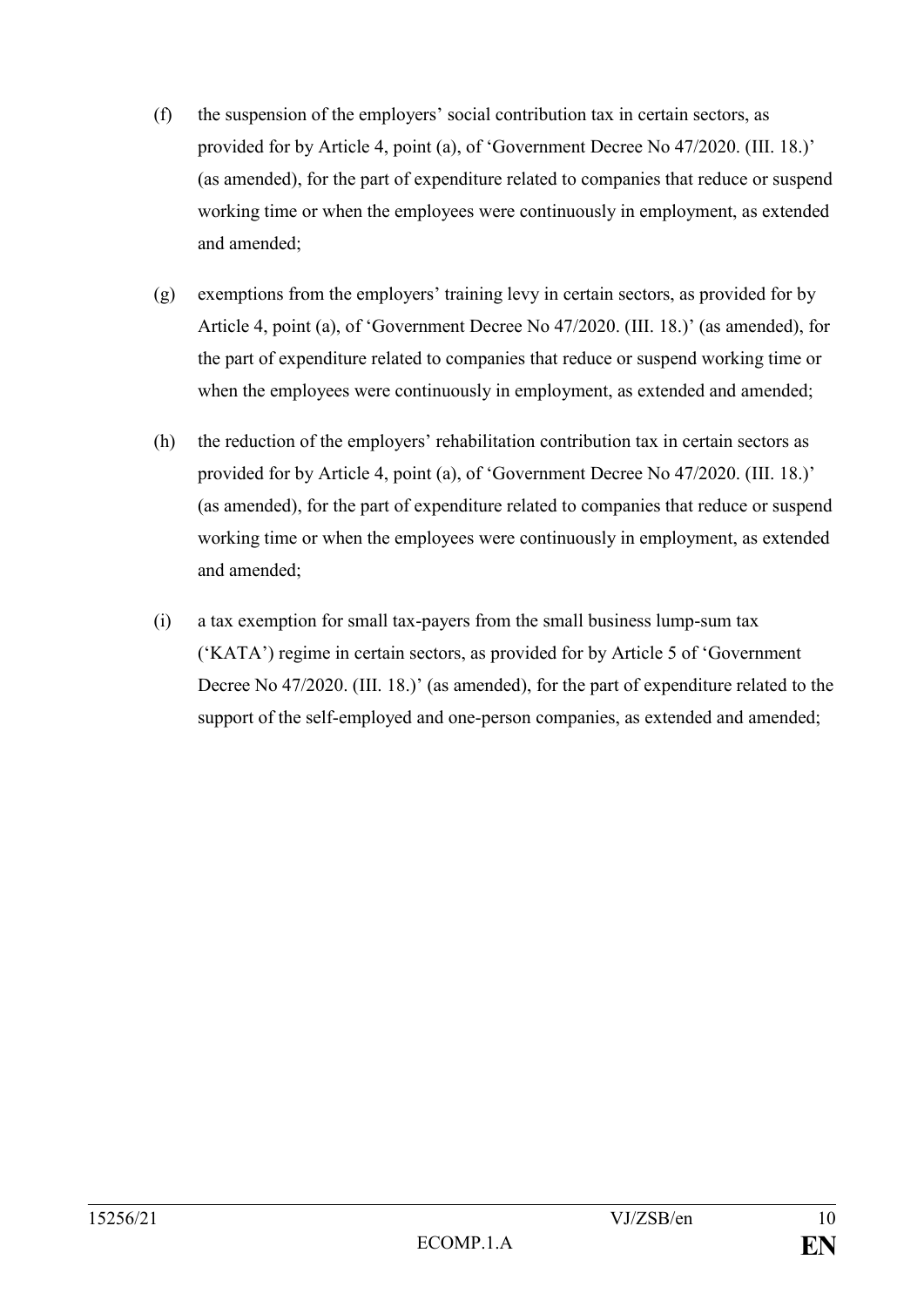- (j) the exclusion of personnel costs from the tax base of the small-enterprise tax ('KIVA') in certain sectors, as provided for by 'Government Decree No 47/2020. (III. 18.)' (as amended), for the part of expenditure related to companies that reduce or suspend working time or when the employees were continuously in employment, as extended and amended;
- (k) a lump-sum benefit for healthcare workers as an acknowledgment of their extra work during the pandemic, as provided for by 'Government Decree No 275/2020. (VI. 12.)';
- (l) costs related to special measures to control the pandemic introduced in State-owned companies;
- (m) costs related to special measures to control the pandemic and to protect the personal health of public officials, as provided for by 'Government Decree No 250/2014. (X. 2.) on Directorate-General for Public Procurement and Supply (KEF)';
- (n) costs related to infrastructure and investments in hospitals for high-level protection of healthcare workers and patients, as provided for by 'Government Resolution 1012/2020. (I. 31.) on the Establishment of the Operative Staff';
- (o) direct costs of personal protection tools and equipment in hospitals and other healthcare institutions for high-level protection of healthcare workers, as provided for by 'Government Resolution 1012/2020. (I. 31.) on the Establishment of the Operative Staff';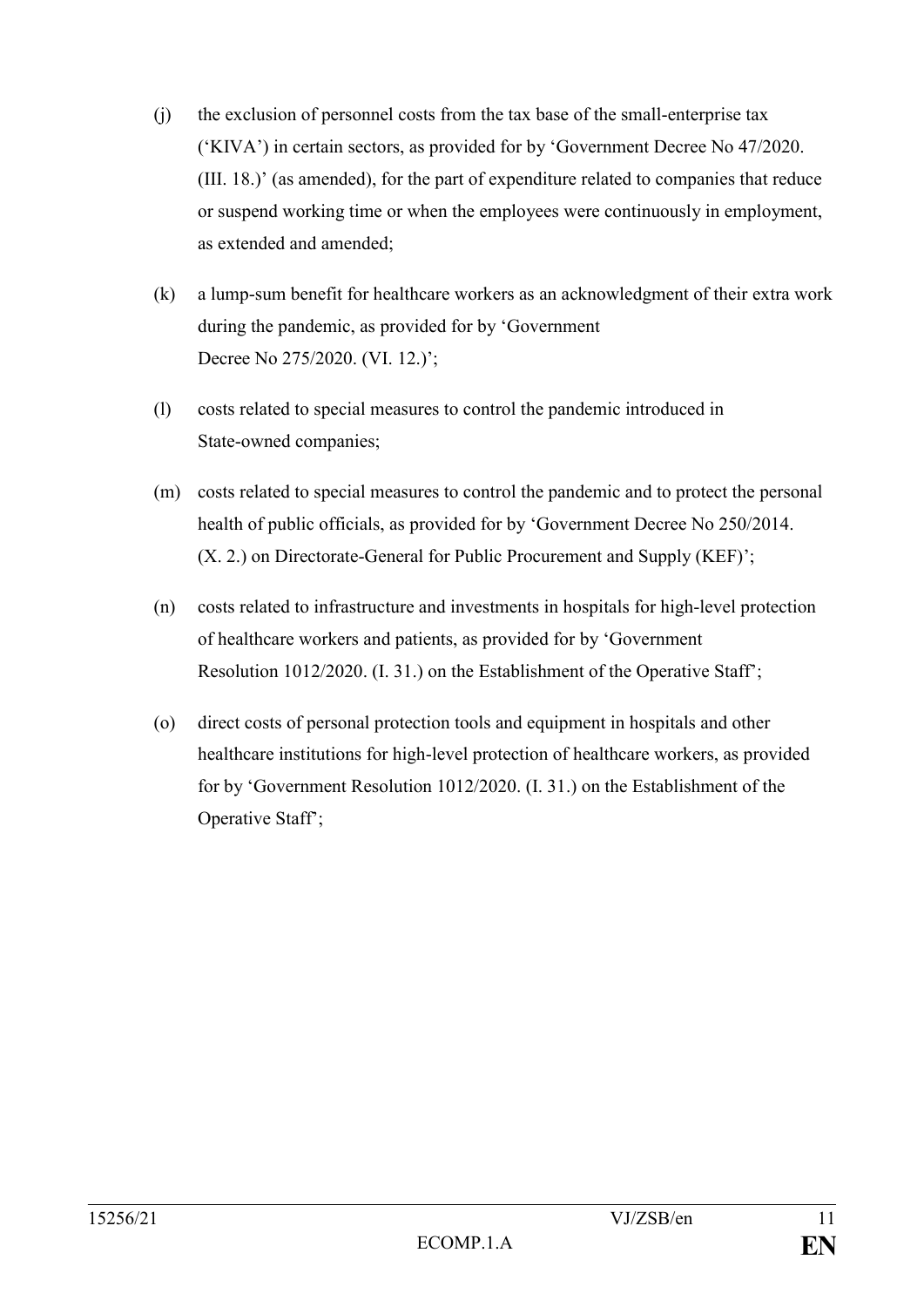- (p) a one-off income support scheme for the self-employed in sectors affected by protection measures on the condition that they maintain their activities for at least two months after the prospective end of the state of emergency, as provided for by 'Government Decree No 310/2021. (VI. 7.)'.';
- (3) Article 4 is replaced by the following:

### '*Article 4*

- 1. Hungary shall inform the Commission by 28 April 2021, and every six months thereafter of the implementation of the planned public expenditure until that planned public expenditure has been fully implemented.
- 2. Where measures referred to in Article 3 are based on planned public expenditure and have been subject to an implementing decision amending this Decision, Hungary shall inform the Commission within six months of the date of adoption of that amending implementing decision, and every six months thereafter, of the implementation of the planned public expenditure until that planned public expenditure has been fully implemented.'.